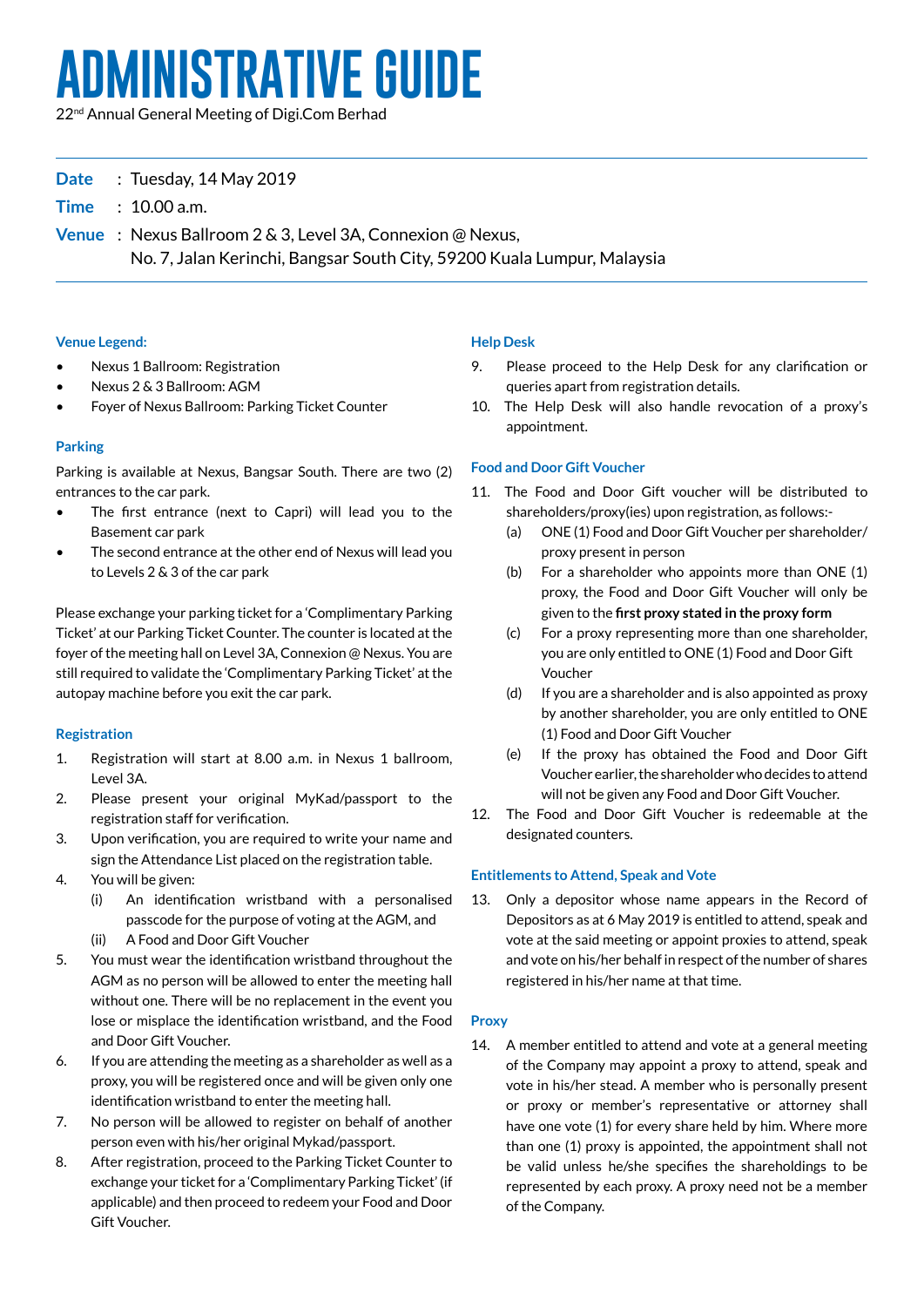- 15. If you wish to attend the meeting yourself, please do not submit any Form of Proxy for the meeting that you wish to attend. You will not be allowed to attend the meeting together with a proxy appointed by you.
- 16. If you have submitted your Form of Proxy prior to the meeting and subsequently decided to attend the meeting yourself, please proceed to the Help Desk to revoke the appointment of your proxy.
- 17. If you wish to deposit your Form of Proxy electronically through Tricor's system, TIIH Online, kindly follow the link: https://tiih.online. For further information on the electronic lodgement of proxy form, please refer to the annexure below. You may also submit your Form of Proxy by email/ facsimile to Tricor Investor & Issuing House Services Sdn Bhd (refer to details below).

#### **Corporate Member**

18. Any corporate member who wishes to appoint a representative instead of a proxy to attend the meeting should submit the original certificate of appointment under the seal of the corporation to the office of the Share Registrar at any time before the time appointed for holding the meeting or to the registration staff on the meeting day for the Company's records.

#### **Voting Procedure**

19. PursuanttotheParagraph8.29AoftheListingRequirements, all resolutions to be tabled at the meeting will be voted by poll instead of by show of hands. For this purpose, the Company has appointed Tricor Investor & Issuing House Services Sdn Bhd (Tricor) to conduct the poll voting electronically via the Tricor e-Vote App and Asia Securities Sdn Bhd as scrutineers to verify the poll results.

- 20. Shareholders and proxies who wish to use their own voting device to vote are required to take note of the following e-voting requirement and procedures:
	- (a) Download Tricor e-Vote App onto your smartphone device before attending the meeting. Tricor e-Vote App download is available at no cost from Google Play Store or Apple App Store. If you require assistance on howto download the Tricor e-VoteApp, please contact Tricor officers listed in Item 22 below.
	- (b) Before the voting session starts, connect to the Wi-Fi network provided by Tricor for use and access to Tricor e-Vote App:

| Wi-Fi Name: Tricor eVote | Password: digi1405 |
|--------------------------|--------------------|
|--------------------------|--------------------|

- (c) Use the camera function of your voting device to capture the passcode on your wristband to access the Tricor e-Vote App.
- (d) Once logged in, you can proceed to vote on the resolutions and submit your votes.
- 21. Shareholders and proxies who do not have voting device to submit their votes, they can do so at the voting kiosks. The Chair of the Meeting will announce the commencement of voting upon conclusion of the deliberations of all the business transacted at the AGM. Shareholders and proxies will be directed to the kiosks which are equipped with voting devices and polling officers are stationed to assist.

#### **Enquiry**

22. If you have general queries prior to the meeting, please contact Digi's Share Registrar during office hours:

**Tricor Investor & Issuing House Services Sdn Bhd (11324-H)** Unit 32-01, Level 32, Tower A Vertical Business Suite, Avenue 3, Bangsar South No. 8, Jalan Kerinchi 59200 Kuala Lumpur

#### **Telephone Number**

| General Line        | 603-27839299  |
|---------------------|---------------|
| Mr Fric Low         | 603-27839267  |
| Mr Chang Kang Shaun | 603-27839241  |
| <b>Fax Number</b>   | 603-2783 9222 |